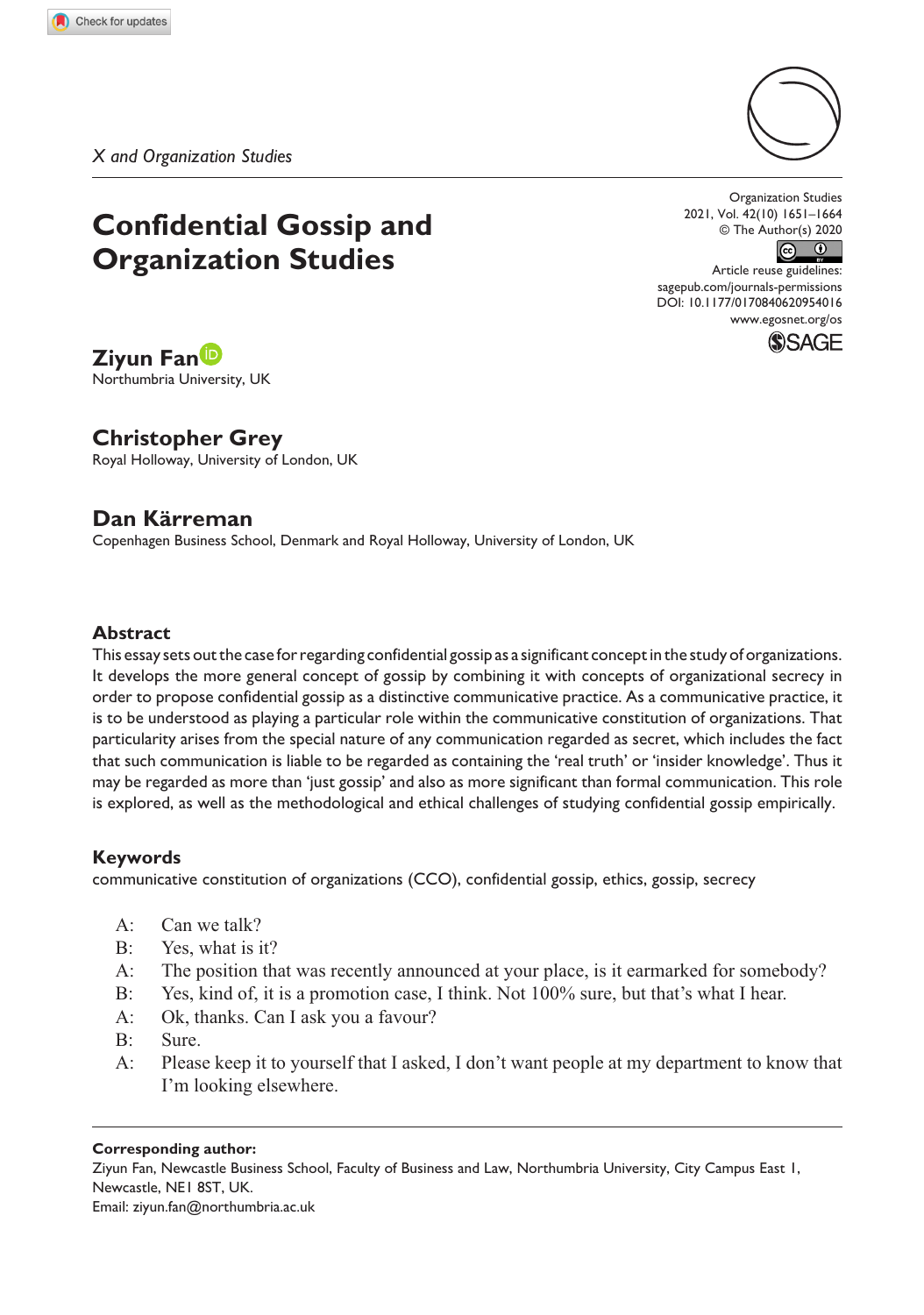- B: No problem. In fact, I shouldn't really have told you what I heard, so that's just between us, OK?
- A: Of course.

## **Introduction**

In everyday organizational life people informally tell, are told, or ask for all kinds of information. As is the case in the stylized piece of conversation above, sometimes and probably often, they ask or are asked not to share it. So it's confidential. But the information shared is not very definite, is not official and is based on hearsay. So it's gossip. How can we understand such commonplace interactions and why do they matter for studying organizations? This essay makes the case that the concept of *confidential gossip* enables us to understand these interactions. It also makes the case that they have an importance because of their particular role in talking organization and organizing into reality.

The particularity of that role arises because, confidential gossip is, itself, a particular kind of gossip. By no means all gossip is confidential (e.g. gossip about celebrities), while by no means all that is confidential takes the form of gossip (e.g. medical records). When it is confidential, it can have more power than gossip in general because, as we will develop, confidentiality is a form of secrecy, and secrecy carries a special charge, for example in being assumed to be 'the real insider's' knowledge.

Gossip in general is an activity that is surprisingly common. Gossip is estimated to account for two thirds of all conversational time (Dunbar, Duncan, & Marriott, 1997; Emler, 1994) and is a major engine for social networks – indeed it is even claimed to be 'at the core of human social relationships' (Waddington, 2016, p. 811; see also Grosser, Lopez-Kidwell, & Labianca, 2010). From this perspective, gossip is far more than just being something that circulates within the confines of the organization. Rather, it is a fundamental part of what Gabriel (1995) calls the unmanaged organization: a kind of organizational hinterland where affects, dreams, fantasies, myths and stories reside and animate organizing and the organization.

In our argument, (confidential) gossip contributes to the construction and constitution of the organization itself. This is built upon the constitutive understanding, rather than the transmission view (i.e. 'sender-message-receiver'), of communication in organization. We suggest that since confidential gossip, like gossip in general, is a form of communication in organizations, then the way to understand its significance is by engagement with the idea that communication is constitutive of organizations, also known as the CCO perspective (e.g. Ashcraft, Kuhn, & Cooren, 2009; Schoeneborn, Kuhn, & Kärreman, 2019). However, since unlike gossip in general confidential gossip is a form of secrecy, its contribution to CCO is of a distinctive sort.

Overall, the essay makes two main contributions. First, it extends existing scholarship on organizational gossip by showing how secret or confidential gossip is a distinctive sub-category of gossip that has particular implications for the communicative constitution of organizations. Second, it provides a methodological platform upon which future empirical studies of confidential gossip may be conducted.

We begin the analysis by discussing gossip as a concept in organization studies. We then combine that with a discussion of secrecy in organization studies in order to generate the concept of confidential gossip. Having done so, we develop the argument that confidential gossip is important for organizations and their study because of its particular role within the communicative constitution of organizations. Finally, we discuss the practical and ethical difficulties entailed in the empirical study of confidential gossip in organizations.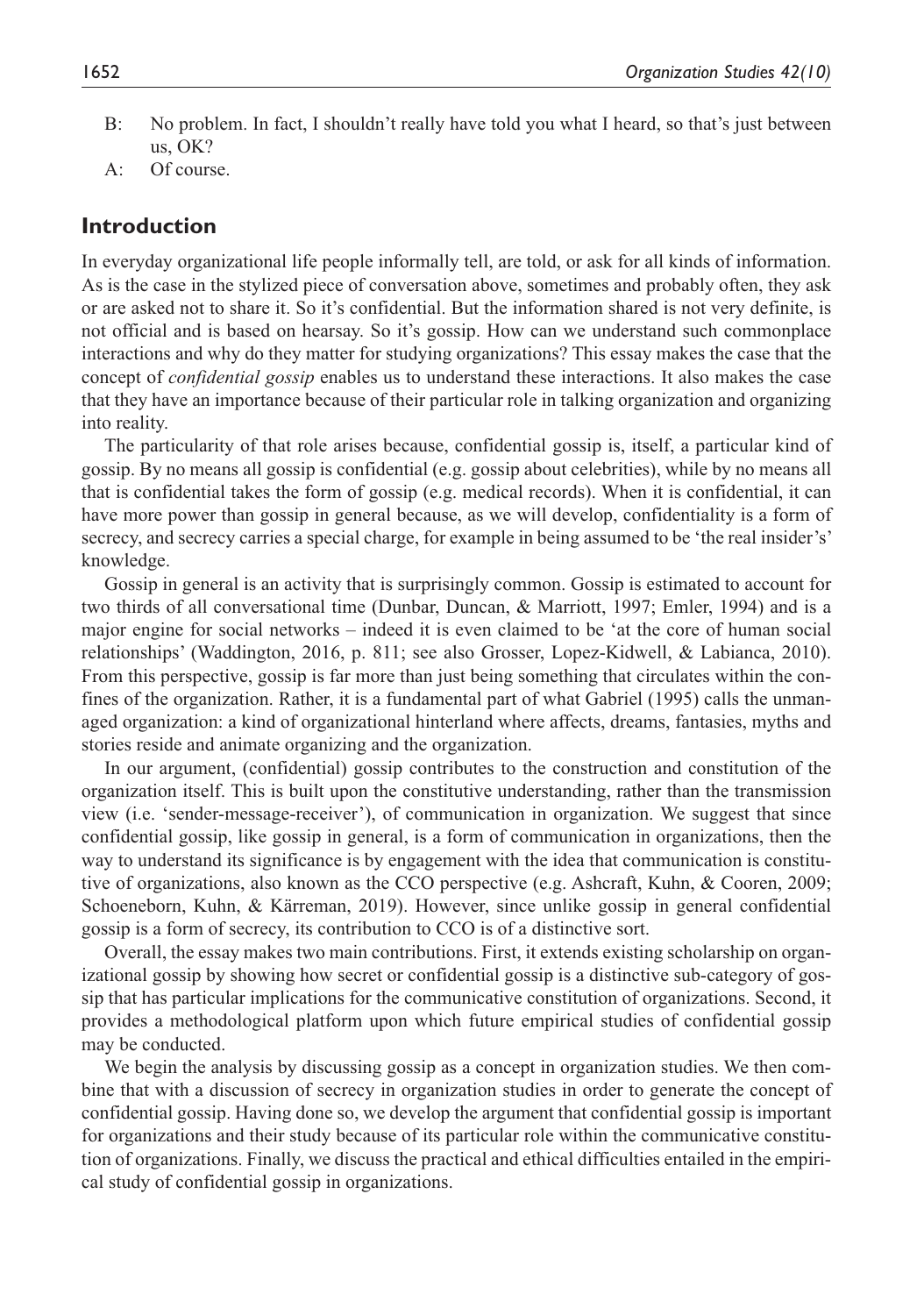## **What is Gossip?**

Gossip is one of the most basic but perhaps one of the most misunderstood forms of communication. At its core, gossip involves a minimum of two people, engaged in conversation about things that in epistemological terms exists in the space between 'known knowns' and 'known unknowns' – a conversation solidly based on hard facts would not usually be considered as gossip, nor would a conversation about pure fantasy.

Within this space, what 'counts' as gossip is not simply about the content, but more importantly the context in which it occurs. As Hannerz (1967, p. 36) points out, 'the communication that Mrs A's child is illegitimate is not gossip if it is occurring between two social workers acting in that capacity, whilst it is gossip if Mrs A's neighbours talk about it'. It is the relational dimensions of gossip (Bergmann, 1993, p. 48) that enable us to determine whether it is gossip or not. Contexts of gossip are, thus, themselves products of accumulated communication, memories and relations, sedimented into patterns of interpretations and presuppositions that we employ to understand social realities (see Stewart & Strathern, 2004).

Gossip has long been understood as part of informal communication (Paine, 1967, p. 293; see also Bok, 1982). Organizationally it is linked to the 'informal communication network' (Noon & Delbridge, 1993, p. 23) and more generally to the 'informal structures of organizations' (p. 24). Importantly, Mills (2010) points out that gossip is nevertheless embedded in, affects, and is affected by, formal organizational processes. This does not mean that gossip itself is not an informal practice ('formal gossip' would be an oxymoron) but that, as organization theorists have long known, formal and informal organization are not discrete domains (see for example Diefenbach & Sillince, 2011). This is significant for our argument here because it means that (confidential) gossip may have a role in the constitution of formal as well as informal organization.

Because gossip involves at a minimum two people, it is a social process that can be understood at interpersonal, group and organizational levels and, importantly, as operating at the conjunction of and across these levels (Michelson, van Iterson, & Waddington, 2010). That matters, here, because it relates to the capacity of gossip to play a role in the communicative constitution of organizations. Much of the literature on gossip emphasizes social comparison (e.g. Suls, 1977; Wert & Salovey, 2004) as one aspect of the wider issue of how gossip helps organizational members make sense of 'how things are done around here' (e.g. Baumeister, Zhang, & Vohs, 2004; Grosser et al., 2010), and to understand appropriate ways of behaving within a particular social setting (e.g. Wert & Salovey, 2004). Several studies have also shown another aspect of such constitution where gossip acts as a vehicle to transmit group norms, values and moral principles (e.g. Paine, 1967; van Iterson, Waddington, & Michelson, 2011). In particular, gossip can mark out a group's social boundaries (e.g. Hannerz, 1967; Rosnow & Foster, 2005), constructing the awareness that '"we" do not gossip with any "they" but among ourselves only' (Paine, 1967, p. 282). In this sense, gossip is intimately linked with the socialization and construction of groups (which might be groups within organizations, or the organization as a group in its own right), and mark those who are insiders from those who are outsiders.

While these studies are concerned with what might broadly be thought of as the 'integrative' possibilities of gossip (i.e. its role in bringing people together), other studies have shown its potentials as a manipulative tool (Rosnow, 1977, p. 159). The former shows how gossip can play a role within organizational politics and power play (e.g. Feldman, 1988), including as a way of exposing or resisting power and inequality (e.g. Meyer Spacks, 1985). The latter relates to how gossip can shape others' impression of oneself (e.g. Suls, 1977) or to construct and/or reconstruct the image of a third party (e.g. van Iterson et al., 2011). Finally, it should not be forgotten that gossip in organizations can also provide pleasure and entertainment, generating excitement, enjoyment or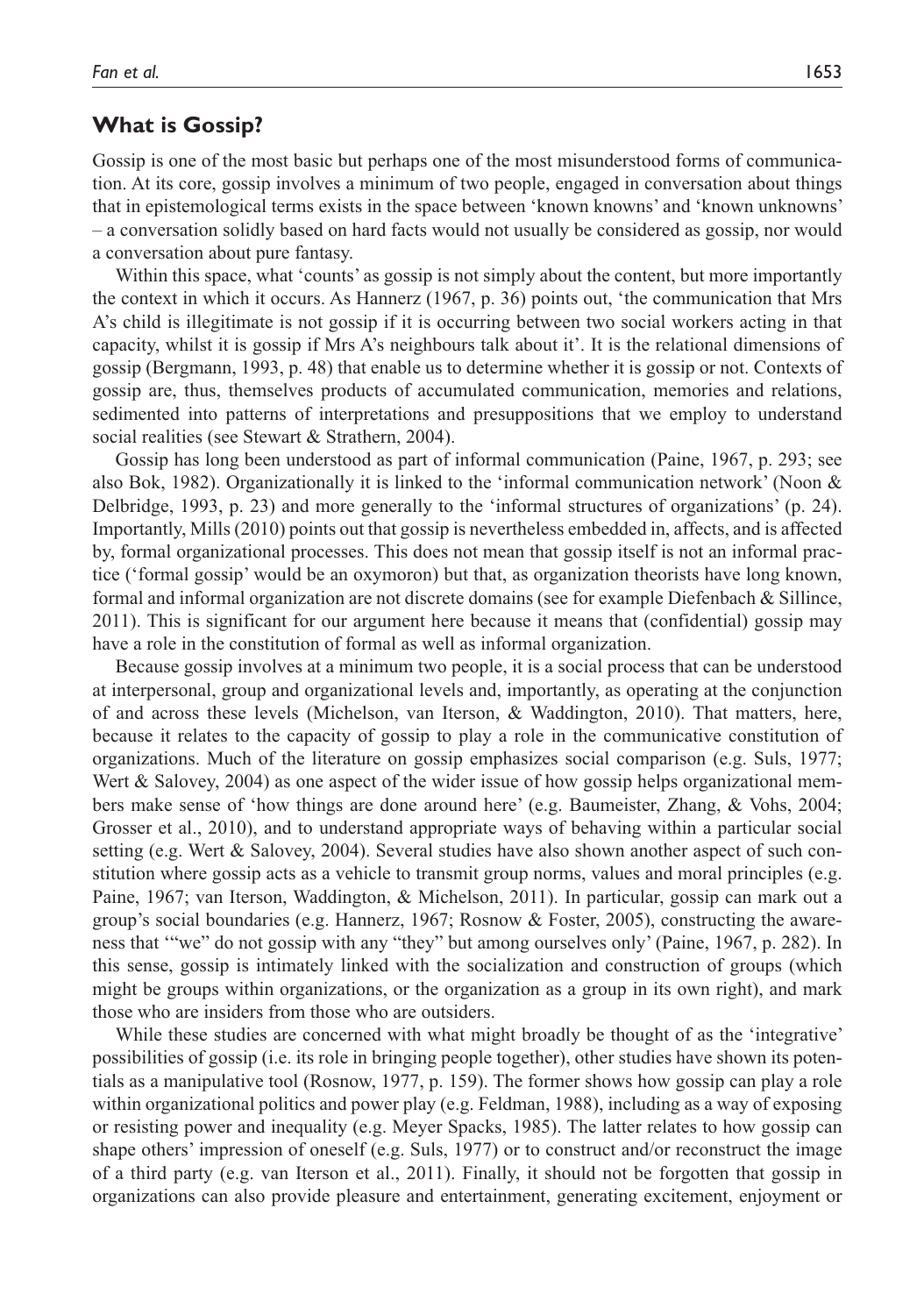relaxation (e.g. Foster, 2004; van Iterson et al., 2011). It may also create displeasure, anger, or a sense of exclusion for those who are the target of, or are not privy to, gossip.

In this sense gossip, as a form of communication, is not merely passed on within an organization or organizational realities, rather, it contributes to the processes of how organizing and organization are 'coming into being' through communicative practices (e.g. Ashcraft et al., 2009). Such constitution is distinctively formed through the paradox of particular gossip where confidentiality plays a significant role at its organization: it is not meant to be shared (e.g. 'among ourselves only') and yet leakage is inevitable. This reflects the fundamental question of CCO as to how language and communication are part of the creation of the social world: the ontogenesis of organization and organizing as such (Schoeneborn et al., 2019). Among other things, CCO research empirically look at how different devices – such as tropes, lists, figures, models and others – in different modes – persuading, informing, bullshitting, gossiping – are used in actual conversations and unfold their constitutive and formative role in organizing collectives (Schoeneborn et al., 2019).

Schoeneborn and colleagues (2019) suggest that this is performed in three specific ways: communication as constitutive of (a) *organization* as a social entity or actor; (b) *organizing* as a social practice or process; and (c) *organizationality* as an attribute or degree. The first way engages with the tension between communication as a process and organization as an entity. Organization is understood as an emergent and ever-fluctuating network of interlocking communication processes, rather than merely a container of communication. The second way takes an interest in the intersection between communication as a process and organizing as flows of practice, focusing on how for example initiatives, rituals and policies are continuously talked and written into being, edited and erased. The third way attempts to move beyond standard forms of organization and organizing, widening the gamut into networks, markets, social movements, communities, and so on. It is animated by the question of what makes these phenomena more or less 'organizational' (Dobusch & Schoeneborn, 2015; see also Blagoev, Costas, & Kärreman, 2019). Gossip may be involved in all of these processes, but, as we will argue later, may play a particular role for organizationality.

# **Introducing Confidential Gossip**

Our fundamental definition of confidential gossip is that it is that activity where gossip and secrecy overlap. This means it has some characteristics that are not present for all kinds of gossip (as well as lacking the characteristics of some kinds of secrecy, e.g. it has no legal enforcement). Regarding the former, we will argue that this characteristic renders it especially potent because secrecy has significant effects in terms of bestowing a sense of belonging to an in-group, and also in generating a sense that the information being shared has a particular veracity. Gossip is, manifestly, a form of communication. Confidential gossip, for all that it entails secrecy, is also a form of communication, undertaken according to particular rules concerning who may and may not be communicated with, and about what.

Recent scholarship in organization studies has identified secrecy as an important aspect of organizational life (Costas & Grey, 2014, 2016; Parker, 2016; Scott, 2015) and yet an underdeveloped area of analytical investigation (e.g. Anand & Rosen, 2008; Jones, 2008). The philosopher of secrecy, Sissela Bok, points to the etymology of secrecy and secrets as deriving from *secretum* and ultimately *secernere*, meaning to separate or keep apart, and for this reason regards concealment as the defining trait of secrecy. Yet Bellman (1984, p. 10) stresses a paradox surrounding practices of secrecy as its essential contradiction that 'the informant who is telling a secret either directly or tacitly makes the claim that the information he or she speaks is not to be spoken'. In this sense, secrecy is embedded with the inextricable dialectics between the withdrawal and the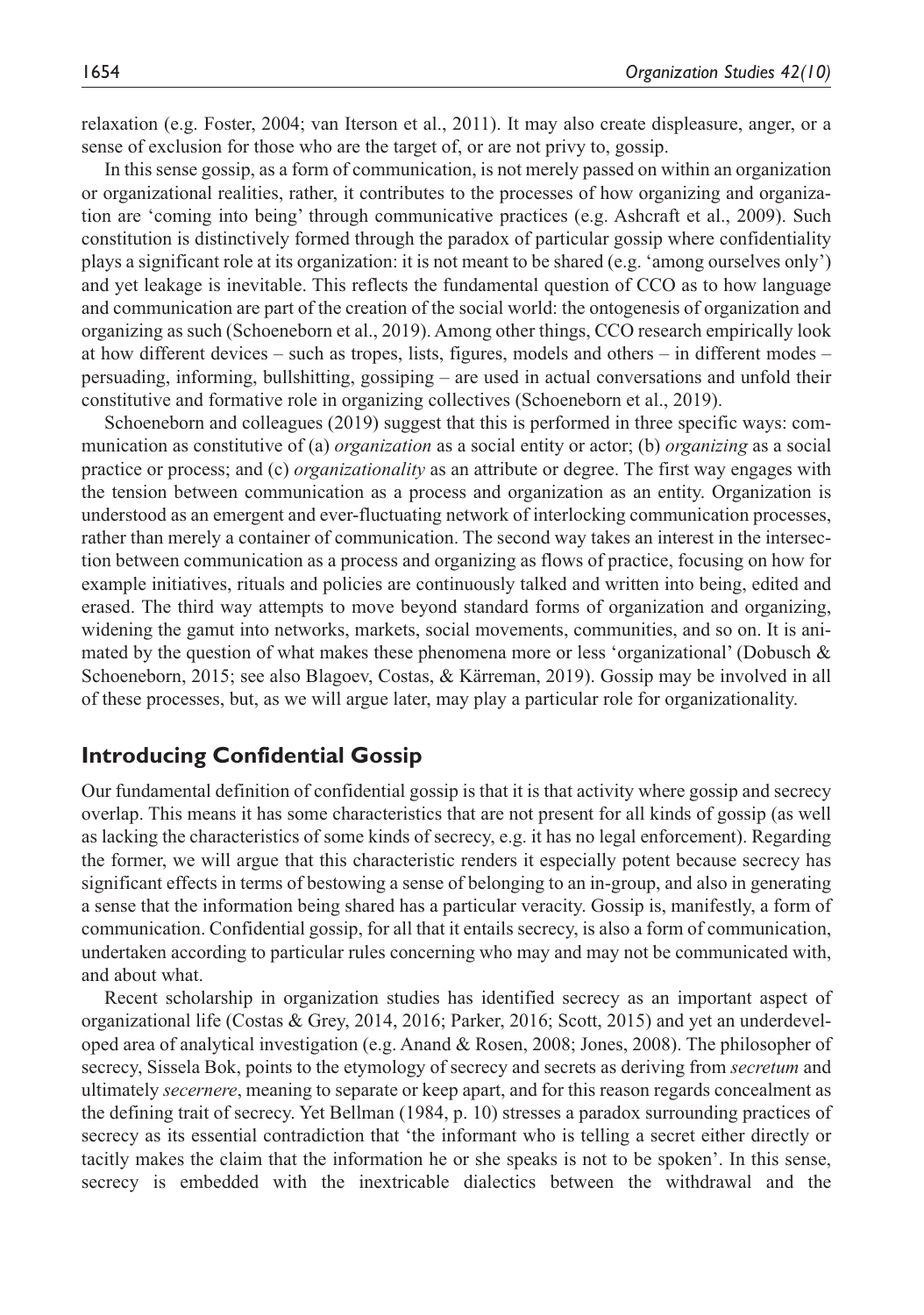communication of knowledge (Horn, 2011). It is both known and unknown, both silent and communicable, to different groups and identities of people.

This dual character points to the way that the formation and maintenance of secrecy entails the construction and reconstruction of social relations and behaviour. In this way, as Costas and Grey (2016) argue, secrecy makes and shapes organizations by creating 'compartments' within which there is shared knowledge and around which there are boundaries, so that there are insiders and outsiders of secrecy according to who is in possession of secrets and who is excluded from them. In doing so, secrecy constitutes organization by constructing a 'hidden architecture of organizations' (Costas & Grey, 2016; see also Parker, 2016).

Unlike formal secrecy, enforced by laws and official organizational rules, informal secrecy is unofficially operated and maintained by social rules and norms (Costas & Grey, 2016). Informal secrecy has audience and contexts with 'logics of making and unmaking particular to these contexts' (Hardon & Posel, 2012, p. S3). The 'logics' are constituted by and constitute the complex rendering of social relations such as membership, allowing different ways of selecting, presenting, interpreting and identifying 'us' and 'them'. Therefore, informal secrecy is able to form, maintain and/or split cliques and networks between and within the units of an organization that may cut across the formal organizational structure (Parker, 2000). Participating in informal secrecy can offer opportunities and tensions to explore networking and social capital in organizations by being part of the 'right network', which can provide an individual with first-hand information about upcoming projects and career opportunities. However, when informal secrecy brings social differentiation, it simultaneously requires the differentiation to be maintained, despite the 'seductive temptation [of breaking] through barriers by gossip or confession' (Simmel, 1950, p. 466). Hence, when informal secrecy is created to serve certain purposes and to protect vulnerabilities, it is itself vulnerable to betrayal.

While studies of workplace gossip have indicated its 'non-triviality' in organizational processes, they do not have a specific focus upon, although they do sometimes touch on, gossip as a form of secrecy (e.g. Kurland & Pelled, 2000, p. 432; Michelson et al., 2010, p. 380). Confidential gossip can be regarded as having all of the various characteristics of gossip identified in the literature discussed above, but with the additional feature of being shared as a form of informal secrecy. Costas and Grey (2016, pp. 93–7) suggest that this entails the use of particular verbal and nonverbal cues which highlight the confidentiality of a particular exchange of gossip. Phrases such as 'you must keep this to yourself', 'this is just between us' or 'within these four walls' are all common examples of such cues. Non-verbal cues might include facial gestures or the lowering of the voice. Confidential gossip might be exchanged with a particular injunction about who it can and cannot be shared with (e.g. 'don't tell X') but more generally participants may be assumed to know with whom it is appropriate or inappropriate to share the gossip (Costas & Grey, 2016, p. 97).

The distinction between gossip and confidential gossip is sometimes a hazy one, but it is meaningful. It is true that many studies link gossip to discussion of absent third parties, which might denote some degree of confidentiality (i.e. with respect to that third party). But even that is not necessarily the case: it is quite possible conceptually, and no doubt common empirically, for X and Y to gossip about Z ('have you heard that Z is getting married?') and for Y to then discuss this with Z ('I hear you are getting married'). Gossip becomes confidential when it involves marked boundaries surrounding the shared knowledge and the processes of guarding the boundaries ('don't tell Z, but s/he is going to get the sack'). Equally, gossip about third parties might be confidential not with respect to the third party but to a fourth party ('have you heard, Z is getting promoted but don't tell A, because s/he will be envious').

It is therefore most certainly not the case that gossip always carries a connotation of secrecy or confidentiality. For it is easy to identify some cases of gossip which are not confidential at all (e.g.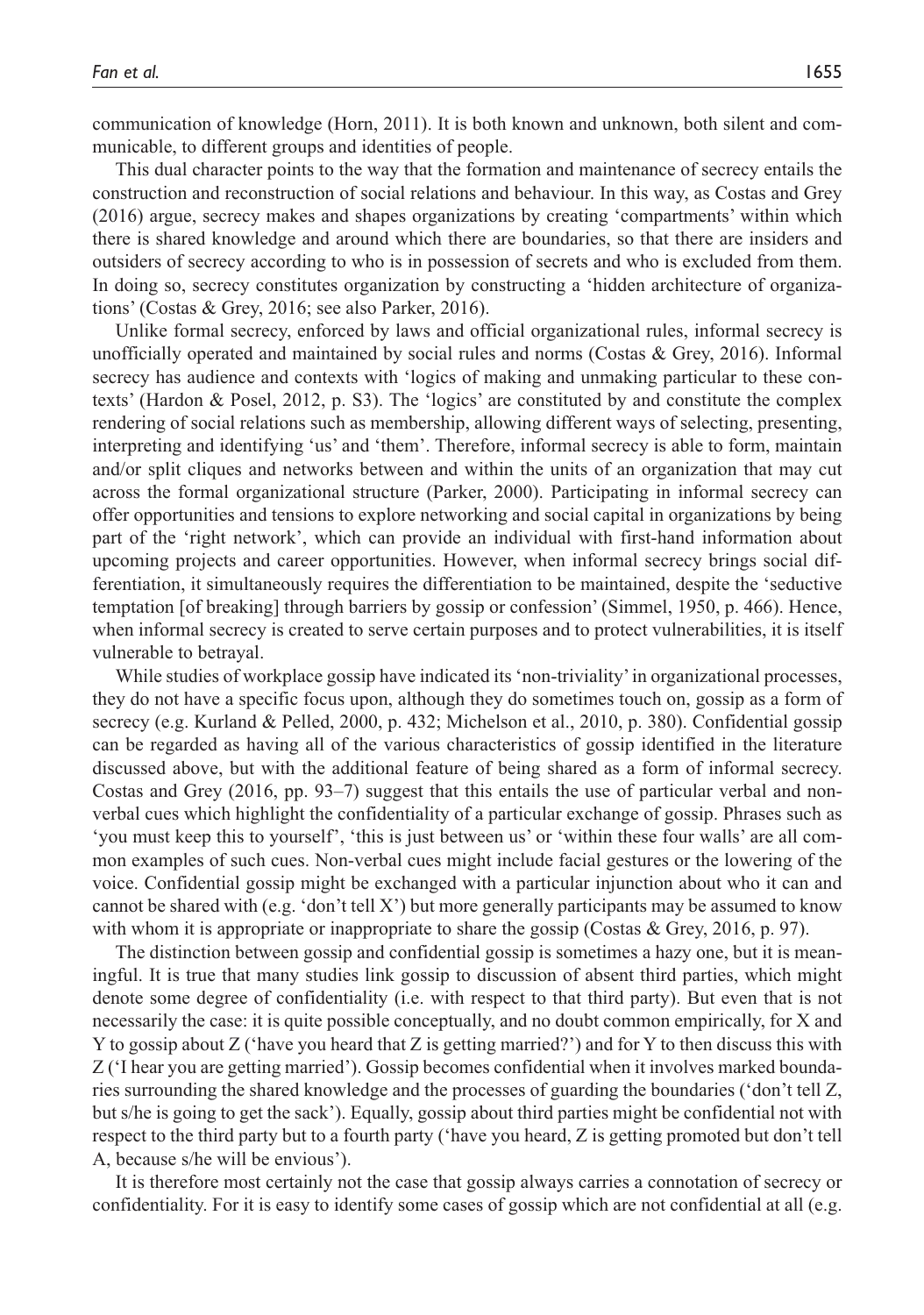workmates gossiping about celebrities) and other cases where there is a strong expectation that the information will be rigorously guarded (e.g. gossip about deeply personal or criminal matters). But between these extremes there may well be a lack of clarity about exactly who can and cannot be included in gossip. Very often gossip is passed on in the full knowledge that it will be spread further. Even gossip accompanied with the injunction 'don't tell anyone' might within context contain a tacit understanding that this means 'you can tell X but don't tell Y'. This means that gossip may become 'secret' depending on who is being spoken to (Michelson et al., 2010, p. 380), and so the line between confidential gossip and gossip is both context-dependent and mutable. It is, nevertheless, a line the strength of which will be indicated by the wording or way the gossip is communicated and the extent of its overtness.

The use of verbal markers to denote confidentiality does not in itself tell us why this is being done (i.e. what it is about the information being shared that makes it sensitive), only that, for whatever reason, it is. Horn (2011, pp. 108–9) identifies the three 'logics of secrecy' of which the first is, indeed, that of *secretum*, or locking away; the second is *arcanum*, also meaning locking away but connoting the hiding of something special, and the third is *mysterium*, an almost supernatural sense of what is hidden such that has the capacity to 'elicit awe' (Luhrmann, 1989, p. 138).

Thus making gossip secret *itself* communicates something over and above whatever information may be shared: the very fact of it being secret (*secretum*) communicates that this is some 'special' sort of information (*arcanum*), perhaps even something 'magical' (*mysterium*). By extension, it may suggest to those who are (and who are not) included in the secret that they are (or are not) special sorts of people. The consequence of this is that although confidential gossip has all of the characteristics of gossip with the addition of secrecy, it does not follow that those characteristics are unchanged as a result of secrecy being added. In other words, confidential gossip is not *just* 'gossip plus confidentiality'. It becomes qualitatively different from gossip in general. Put another way, confidentiality meaningfully changes the character of the content of the gossip. The cloaking of secrecy makes it more meaningful, intense, important or otherwise consequential.

Simmel's (1906/1950) central insight that secrecy powerfully shapes social relations by creating insiders and outsiders who share (or are excluded from) very strong bonds is crucial here (see also Costas & Grey, 2014, 2016; Dalton, 1959; Schein, 1985). Secrecy has a mystique about it, generating a sense of exclusiveness among those who share secrets but also a temptation to hint at knowledge of secrets in order to boost a sense of importance. When there is the 'thrill' of secrecy, the pleasure of gossiping can be intensified. Conversely, when secrets are revealed, the sense of anger, loss or betrayal can be significant.

In relation to confidential gossip this means that the various things that gossip 'does' in organizations are likely to be inflected differently and perhaps heightened when confidentiality is added to the mix. For example, gossip about 'the way things are done around here' might be taken especially seriously if it is shared with an imprecation to confidentiality because the mystique of secrecy means that it is more likely to be regarded as more real and true as 'the "truth" behind the "truth"' (Stewart & Strathern, 2004, p. 38): if the things being kept concealed were not important or special, why would they be confidential? In this way, even though confidential gossip may be perceived as more invasive or destructive than gossip, people might accept or perhaps even encourage it as it can be a form of 'triangulation' of what is open knowledge, exploring what is going on 'behind the scenes' and supplementing certain understanding of organizational life. For example, a new joiner to an organization might be told one thing in a formal induction session but then told, in confidence, that the reality is rather different, and would be likely to take this as the 'real truth'.

While confidential gossip constructs a strong and 'aristocratic' sense of 'us' as insiders, the formation of groups is built alongside the possibilities of their 'de-formation' or collapse. The emotional pleasure of belonging also carries with it a vulnerability. For the individual, that includes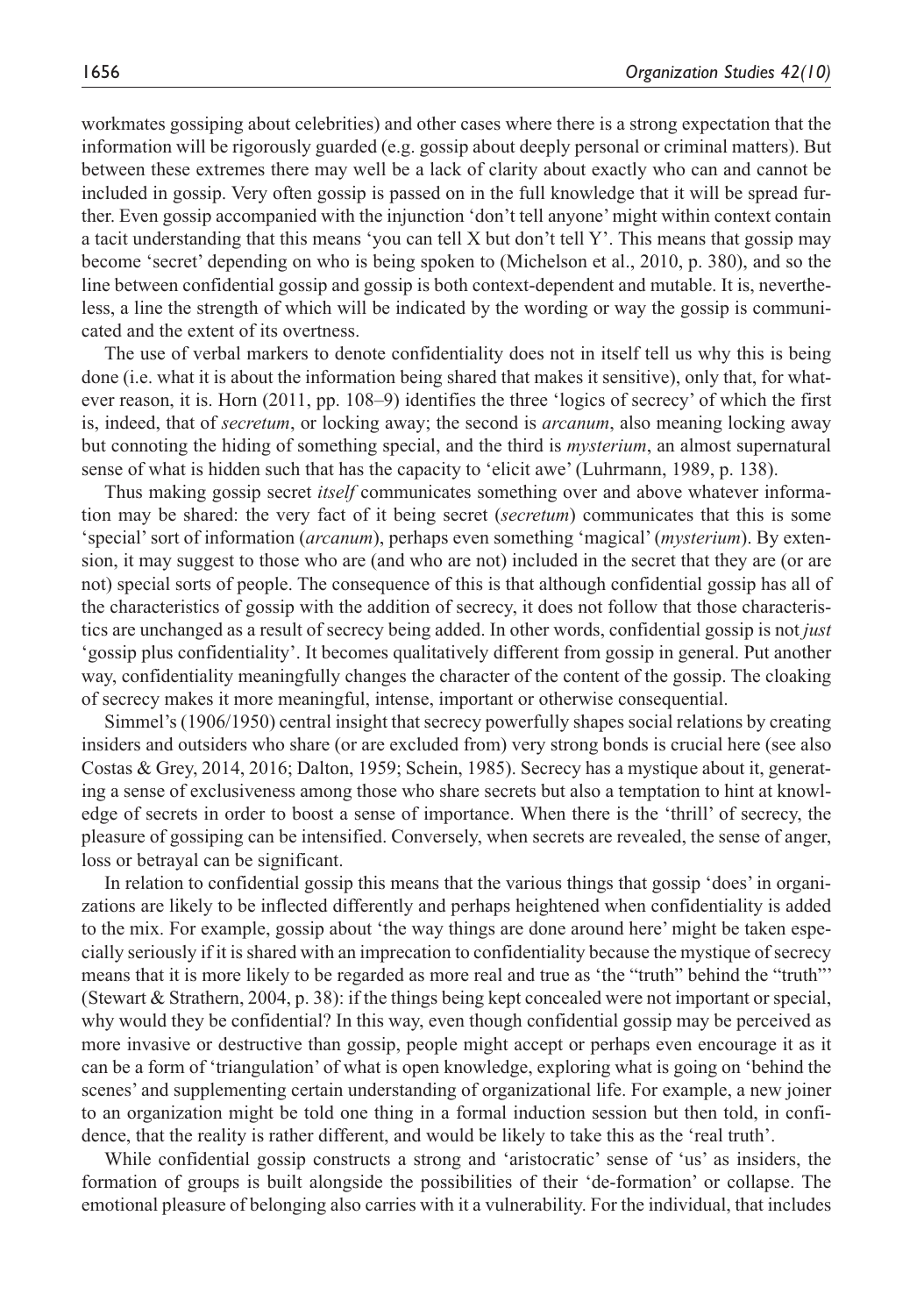the possibility of themselves being the subject of confidential gossip among others, or the things that they have confided being repeated without their knowledge or agreement. In this sense, confidential gossip circles, similar to other secretive groups, are 'emotionally tightly knit. . . [partially as] the direct result of the cost of betrayal' (Luhrmann, 1989, p. 160).

With its emotional connectivity and tensions, confidential gossip enables gossip producers along with other participants to manage communication topics and trajectories and to influence (individual and) group identification. Such management might be achieved through forming 'strategic ambiguity' (Eisenberg, 1984) that facilitates indirectness and avoidance of communication (e.g. Hallett, Harger, & Eder, 2009) and leaves room for ongoing adjustment of evaluation that shapes communication trajectories. In this way, evaluation could – at first – be constructed implicitly (Hallett et al., 2009), for as Bergmann (1993, p. 154) writes, 'the delicate character of an event is constituted by the very act of talking about it cautiously'. In the process of developing and shaping directions of evaluations (e.g. praise or criticism of particular behaviour), confidential gossip generates 'organizing properties' (Christensen, Morsing, & Thyssen, 2017) that stimulate participants' ongoing discussions and learning about what 'appropriateness' means *to them*. Because of the mystique of secrecy, knowledge imparted as secrets about what 'we' are and what 'they' are is more likely to be taken as *the* reality and therefore to have an especially strong impact upon group (and individual) identity recognition. By talking a specific sense of 'appropriateness' into existence, confidential gossiping regulates group behaviour, which in turn reinforces a sense of characterization and identification for being 'us' and not like 'them'. This process might also create identification tensions for some participants whose situated understanding of 'appropriateness' are competing with the shared understanding (Winkler, Etter, & Castello, 2020), leading to the weakening or even the breaking of social bonds. In this sense, confidential gossip can be a source of (generating and expressing) dissent and simultaneously a way to manage it.

This means that information which is particularly controversial, or resistant to power structures, or sensitive in some other way, can be shared among participants while being kept from others. In this sense, we might expect confidential gossip to be especially prevalent in particular organizational contexts where open communication is for some reason difficult or discouraged. Examples might include organizations which have a culture of bullying, or where there are high levels of conflict and politicization. This is both because confidential gossip can protect participants from bullying and conflict, and also because it can be a vehicle for these things to occur (e.g. Crothers, Lipinski, & Minutolo, 2009; Feldman, 1988).

From the perspective developed here, confidential gossip with its situational embeddedness in local settings concerns ongoing social processes in which secrecy is initiated, sustained and enforced through social interaction, and in turn shapes social interaction. When we gossip about others who are known to us, we are interacting with the structural feature of social relations that presuppose a measure of ignorance and reciprocal secrecy. Thus, confidential gossip is a genre of informal communication which selectively circulates intentionally and informally concealed knowledge within a particular social network. It is shared among selected members of the network who are both privy and relevant to the circulated knowledge and have shared interests. At the heart of confidential gossip lie social relations that are the cause and consequence of confidential gossip. At the centre of its constitution of organizationality lies its processes and influence as a metaphorical crayon that draws and redraws a map of socialization and social relations at work, being powerfully persuasive that it communicates the 'inside truth'.

Schoeneborn and colleagues (2019) make the point that CCO implies a 'low threshold' view of what an organization, or organizing, may be. From a CCO point of view the organizationality, as Schoeneborn et al. (2019) label it, of collectives can emerge in almost any fashion, whenever collective action is called upon (see also Taylor & Van Every, 2000). Importantly, this means that the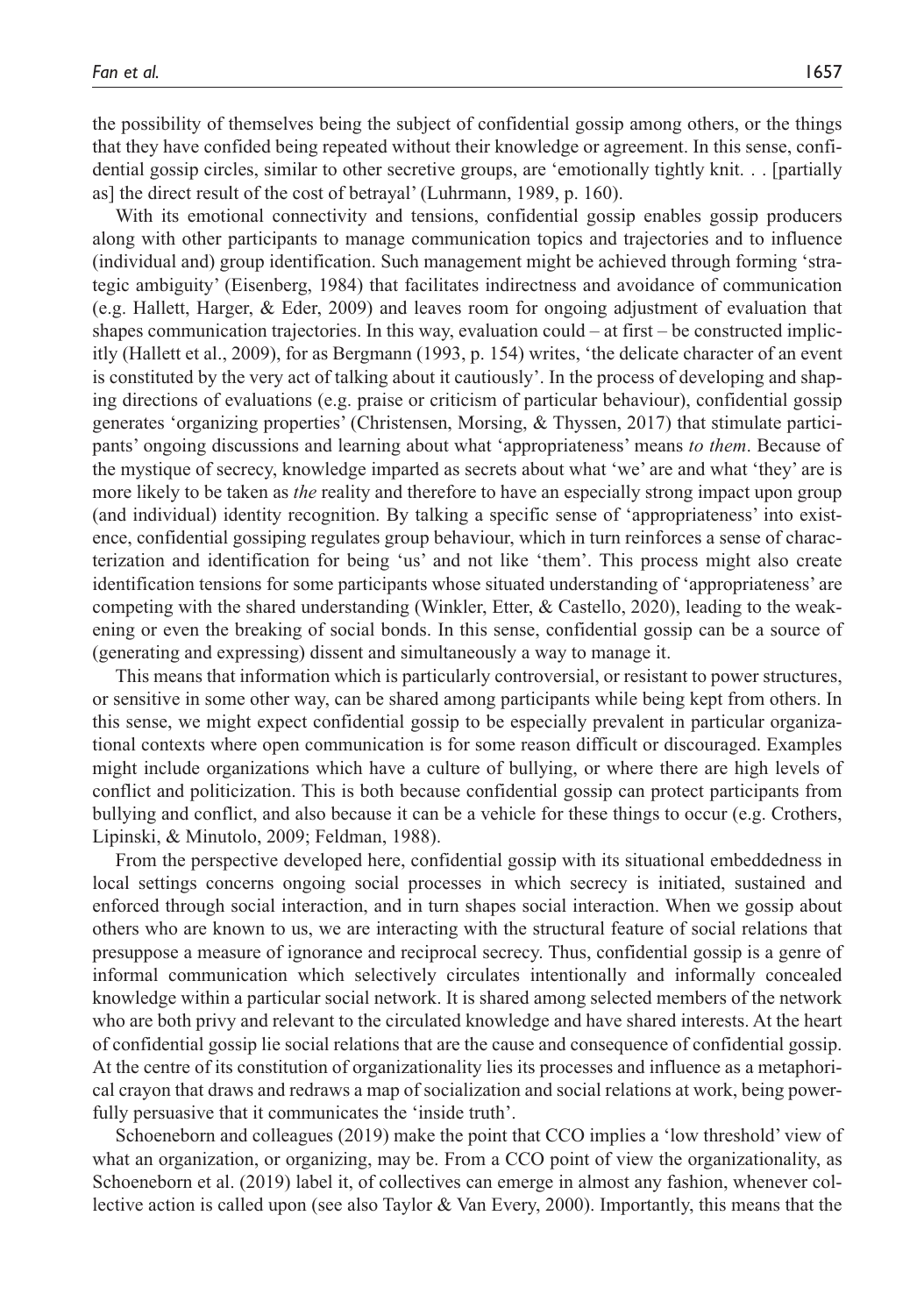'organizationality' of a social phenomenon is not a yes/no question but rather a matter of degree (Blagoev et al., 2019; Dobusch & Schoeneborn, 2015).

In this sense, confidential gossip has particular potential to cast light on the emergence of organizationality. Confidential gossip in organizations is not only a means of knowledge exchange with semantic understanding, but also a way to render organizational members' social recognition, perception and awareness of organizational life. The collaborative production of confidential gossip through its participants shapes individual construction processes of social realities at work, influences desires and motivations of individuals and groups, and affects power structures in both preferred and unintentional ways that in turn 'breeds' the confidential gossip predominantly. Confidential gossip is in this way a ploy for insiders to achieve individual- and/or group-level interests. Processes of constructing, maintaining and breaching confidential gossip may not be identical across organizations, and hence are engaged by and embedded within a certain specialness and uniqueness of an organization. Thus, by partaking in confidential gossip, participants reinforce their recognition of organizational existence.

# **How Can We Study Confidential Gossip?**

So far, we have put forward the idea of confidential gossip as a purely theoretical concept. Ultimately, it would require empirical exploration, to which there are formidable methodological barriers. Research on confidential gossip is by definition methodologically challenging, given its character as a subset of both informal secrecy and gossip and therefore its social ephemerality, contextuality, sensitivity and embeddedness. Confidential gossip, similarly to gossip, is an ephemeral activity that is difficult to 'catch in the act' of being perpetrated (van Iterson et al., 2011). It emerges, submerges and re-emerges in between social connections and tensions, between interpersonal attachments and detachments.

Given the methodological challenges of confidential gossip and the similarities between general and confidential gossip, we draw in the first instance on the empirical studies on gossip as a reference point to consider how to study confidential gossip. Empirical studies on gossip are primarily ethnography focused and mainly conducted in the domains of anthropology, sociology and psychology with some attention paid by gender and socio-linguistic studies. Gossip has also been explored through several other approaches across disciplinary domains, including archive studies (e.g. Besnier, 1989), diary studies that utilize a structured diary record with seven-point scale questions and open questions (Waddington, 2005), experimental research (e.g. Cole & Scrivener, 2013), online research that focuses on conversations on electronic bulletin boards (Harrington & Bielby, 1995), questionnaire studies (e.g. Baumeister et al., 2004; Grosser et al., 2010) and interview studies (e.g. Hafen, 2004; Mills, 2010).

The ephemeral, contextual, sensitive and embedded characters of confidential gossip distinguish it from other ways of speaking. It may primarily be accessed through exploring meanings and social interaction. Qualitative methods are particularly appropriate as they can be used to capture the narratives and actors' interpretations of situations and people (Filstead, 1970). This points to ethnographic methods as a possible way to access confidential gossip for, as Edgar Schein notes in relation to his work on secrecy and in-groups, 'you had to be a real insider to know' (Schein, 1985, p. 100). It is a topic eminently suited to what Anselm Strauss apocryphally referred to as 'hanging around and listening in' by residing at the heart of social life in an organization. It brings the particularities and 'irrationalities' of off-the-stage life (Goffman, 1959) to the fore by giving a view of the variability of forms of organizing, the multiplicity of social relations that constitute such various forms, the diverse connectivity that ties the social relations in particular ways,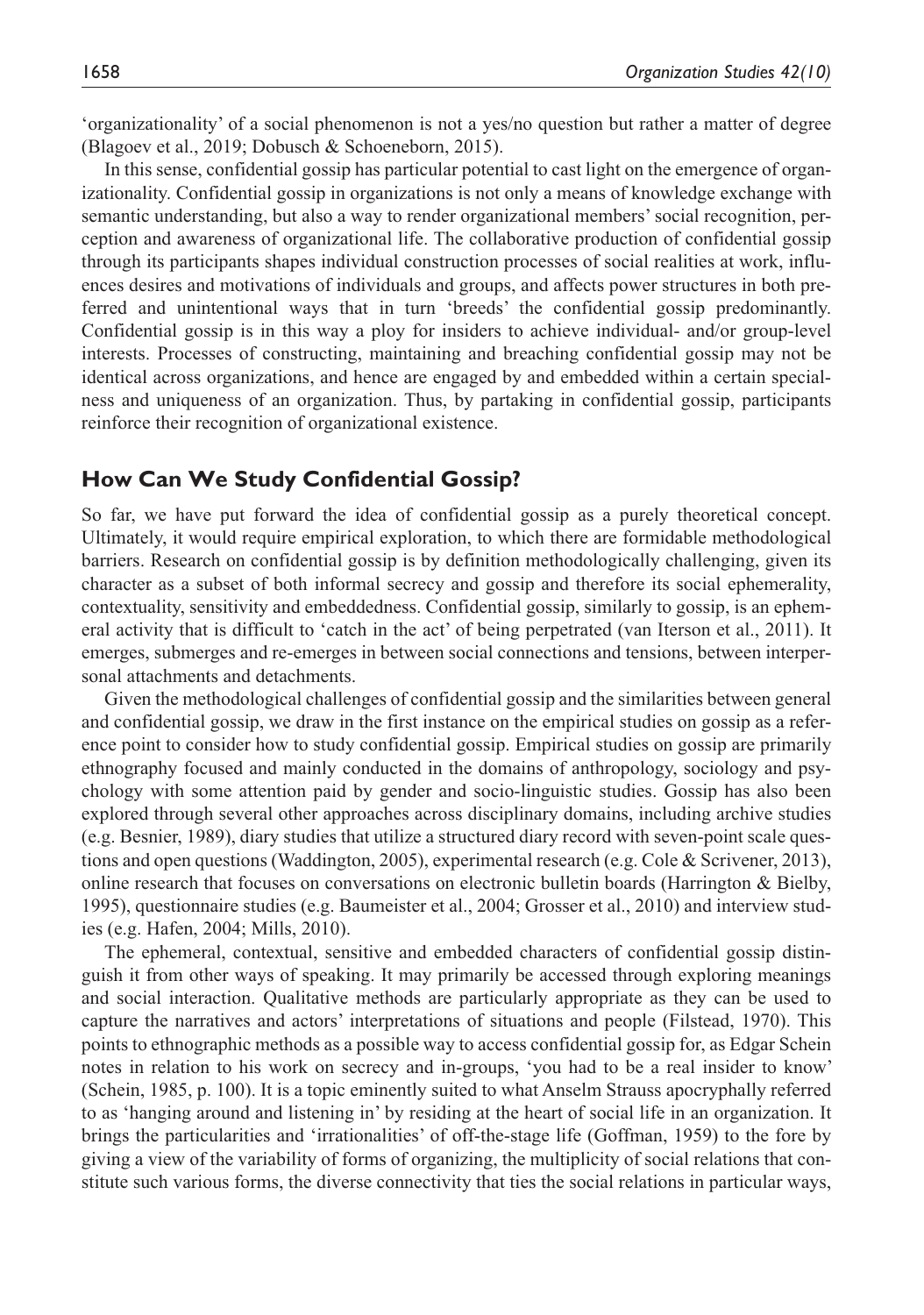the rules that are developed to maintain the connectivity, and the sanctions that are introduced to prevent the maintenance from being hindered.

Ethnographic studies on gossip have been predominately conducted by anthropologists. Researchers often work as participant observers such as staying residents (e.g. Colson, 1953; Hannerz, 1967; Haviland, 1977) and team members in an organization (e.g. Kniffin & Wilson, 2005). The importance of participant observation is noted by Hannerz (1967, p. 45) as that 'probably there is no other way of acquiring knowledge about gossip', which can make the disconnected connected, make sense of the nonsense, make the obscure clear, make the silly funny (Roy, 1959). Somewhat in contrast, Colson (1953) acts as both participant observer and non-participant observer for particular age groups of informants. Studies also utilize two types of invisibility when researchers are non-participant observers and are absent during the occurrence of (certain) empirical evidence, including the use of electronic devices to record participants in a particular setting (e.g. Thornborrow & Morris, 2004 videotaped a TV show), and participants recording/taping their own social interaction (e.g. Guendouzi, 2001).

Linking these studies on gossip to confidential gossip, the methodological character of participant observation enables researchers to conduct a 'curious kind' of empirical work on confidential gossip through forming an 'inbetweener position' with both closeness and distance in the field. Being a relative outsider could help to capture wider socialization contexts and processes in which confidential gossip might be embedded. Being a relative insider could enable researchers to be a member of the social system being studied and to interpret and 'translate' the subtleties of meanings and implications surrounding confidential gossip. Hence the 'inbetweener position' hopefully is close enough to the quotidian experiences and yet distant enough to not turn such experiences into the taken-for-granted parts of organizational life. In such scenarios, which might not be a 'fly on the wall' method, researchers are neither complete participant nor complete observer. And, of course, fieldwork practices are contextually and biographically varied (Van Maanen, 2011), so how we engage in and with the field is largely shaped by what we want to know. Therefore the specific design of fieldwork on confidential gossip will be shaped by particular purposes and focuses as well as situated access negotiation(s).

Each of the possible methods requires the confirmation of ethical approval from relevant institution(s) and of research consent from its participants prior to the conduct of research. Among the discussed methods, ethics for ethnographic methods on confidential gossip might be the most complicated. The social embeddedness and contextuality of confidential gossip indicate that if it is to be found, it would be interwoven in the wider socialization. Therefore observational studies on confidential gossip might involve a broader focus on a wider range of interaction than confidential gossip itself. Moreover, given the undesirability of being identified as (confidential) gossipers (e.g. Bergmann, 1993), making confidential gossip a direct and explicit focus to the observed might make it difficult, if not impossible, for researchers to be actually included in confidential gossip. This points to the particular ethical complexities that attend the research on confidential gossip which, in its nature, might be sensitive and which was to some degree being covertly studied.

Roulet, Gill, Stenger and Gill (2017) emphasize that ethical consideration of any (degrees of) covert study should be context dependent, as 'it is in the particular cases of the here and now with participants that ethics are situationally accomplished' (Calvey, 2008, p. 908). Thus ethical considerations of research conduct on confidential gossip should draw on a 'situated ethics perspective' (Roulet et al., 2017; see also Calvey, 2008) that pays more attention to ethics 'as an ongoing social practice' (Roulet et al., 2017, p. 16) and 'contingent, dynamic, temporal, occasioned and situated affairs' (Calvey, 2008, p. 912). The characteristics of confidential gossip as a genre of informal, evaluative and sensitive communication require researchers to conduct the research within ethical boundaries without triggering the dangers of hidden agendas, especially regarding the issues of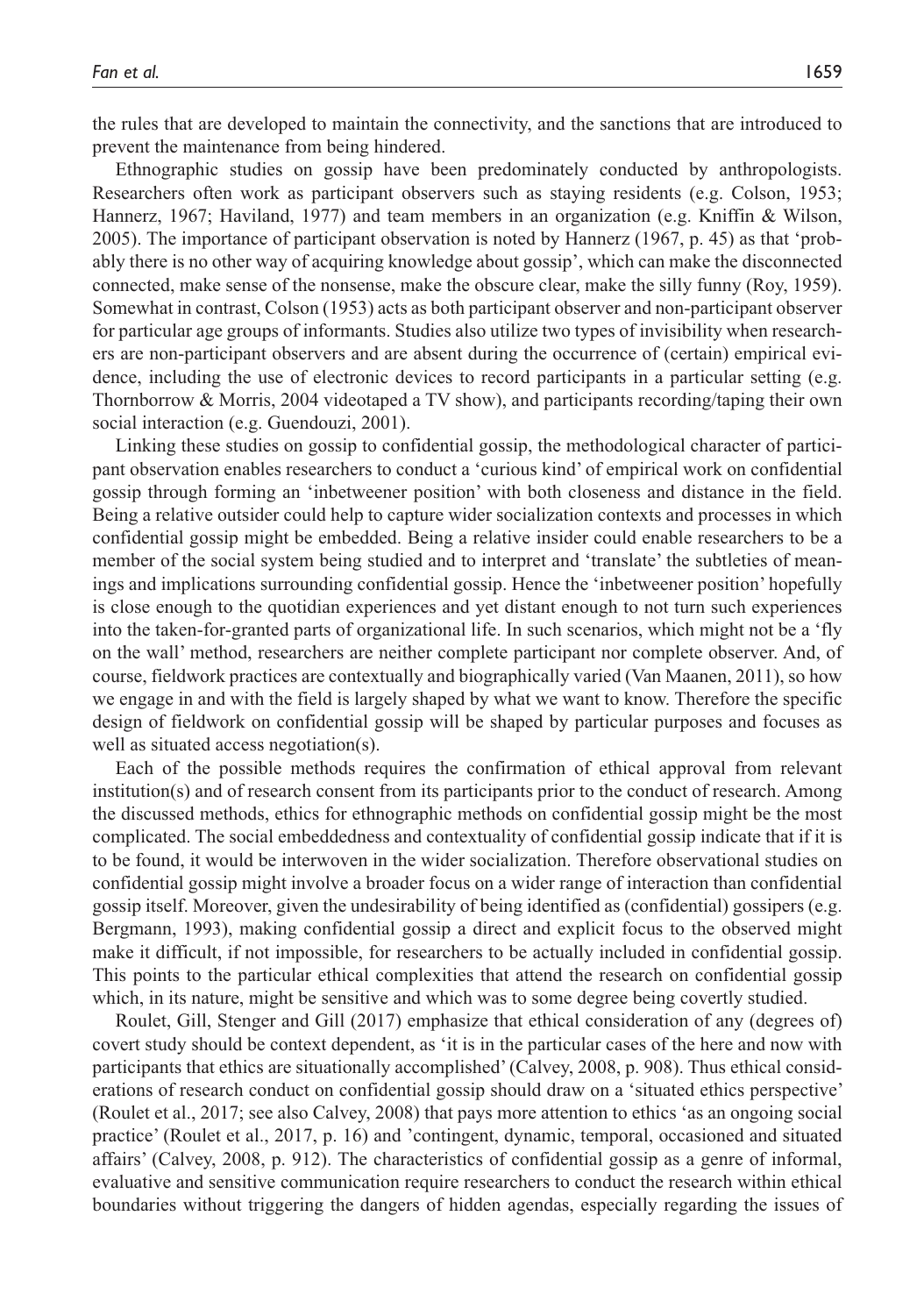privacy invasion to both the researched and the researchers, and sufficient protection of participants' identities both during and after fieldwork.

Despite all of these challenges, we should not give up on the attempt to study confidential gossip empirically. Going back to the stylized example of an interaction with which we began this essay, readers might consider how often they, themselves, take part in interactions of this sort. Our own experience is that they are commonplace and, to that extent, there is a face validity in the claim that they are an important part of organizational life which we, as researchers, should seek to understand. If that poses difficulties then we need to find ways to overcome them rather than shy away from studying this aspect of organizations.

# **Conclusion**

In this essay we have brought forward the concept of confidential gossip to denote the practices where gossip and secrecy overlap. As a form of gossip, it is a special form of communication; as secrecy, it is a special form of gossip. One might therefore envisage confidential gossip as a subset of gossip and gossip as a subset of communication.

Drawing on CCO that has identified the key role of communication in the constitution of organization, we argue that confidential gossip plays a role within that. What we have urged is that not only is that so, but its role is an important and distinctive one. What at first sight may seem quite trivial is decidedly nontrivial. Consider even the very simple hypothetical example with which we began, and imagine how it might play out.

In the hypothetical example, perhaps A does not apply for the job because of what B has said, taking it especially seriously because B has said they shouldn't be saying it, and so A is persuaded that it is most likely true. That has a direct effect on who ends up doing the role, a small contribution to the making of organization. Perhaps, because A doesn't feel able to check B's information is true as it was given in confidence, it turns out to be false and A is cheated of the chance of the job. Perhaps, because both have committed to keep each other's confidence they go on to share further confidences, with spiralling effects each time. Perhaps one or both of them break the confidence, leading to A being marginalized in their department, or B being told off by their boss, or both; and one or both, angered by the betrayal of confidence, embarks on a feud which may have all kinds of repercussions for the organization.

These and many other imaginable developments of that basic scenario are all organizationally impactful and potentially organizationally important, and are all primarily attributable to the particular way in which information was communicated, namely with the promise of confidentiality. If, as students of organizations, we take seriously the idea that organizations are communicatively constructed then we simply could not understand those developments if we did not both know about the interaction and understand its specific quality as an instance of confidential gossip, with all the charge that secrecy brings to it. And, not just as students of organizations but as members of them, imagine if you were A or B, and your confidence had been betrayed. How would you feel? That will perhaps disclose the emotional texture of what is at stake, but that, again, only exists because it is about something that you thought was confidential, and was not just 'routine' gossip.

So we need the concept. But we also need to know about the interaction, so we have to have a way, or ways, of accessing it empirically. Hence we have also explored how studying confidential gossip is a complex matter, posing particular empirical challenges and ethical concerns. The methodological difficulty is to capture the ephemeral phenomenon and elusive practice of confidential gossip, and to encapsulate its fluid development and circulation in a given social context, while not violating the rights of research participants. We have suggested that ethnography or participant observation is the most feasible method as it 'gets inside' these interactions, whereas methods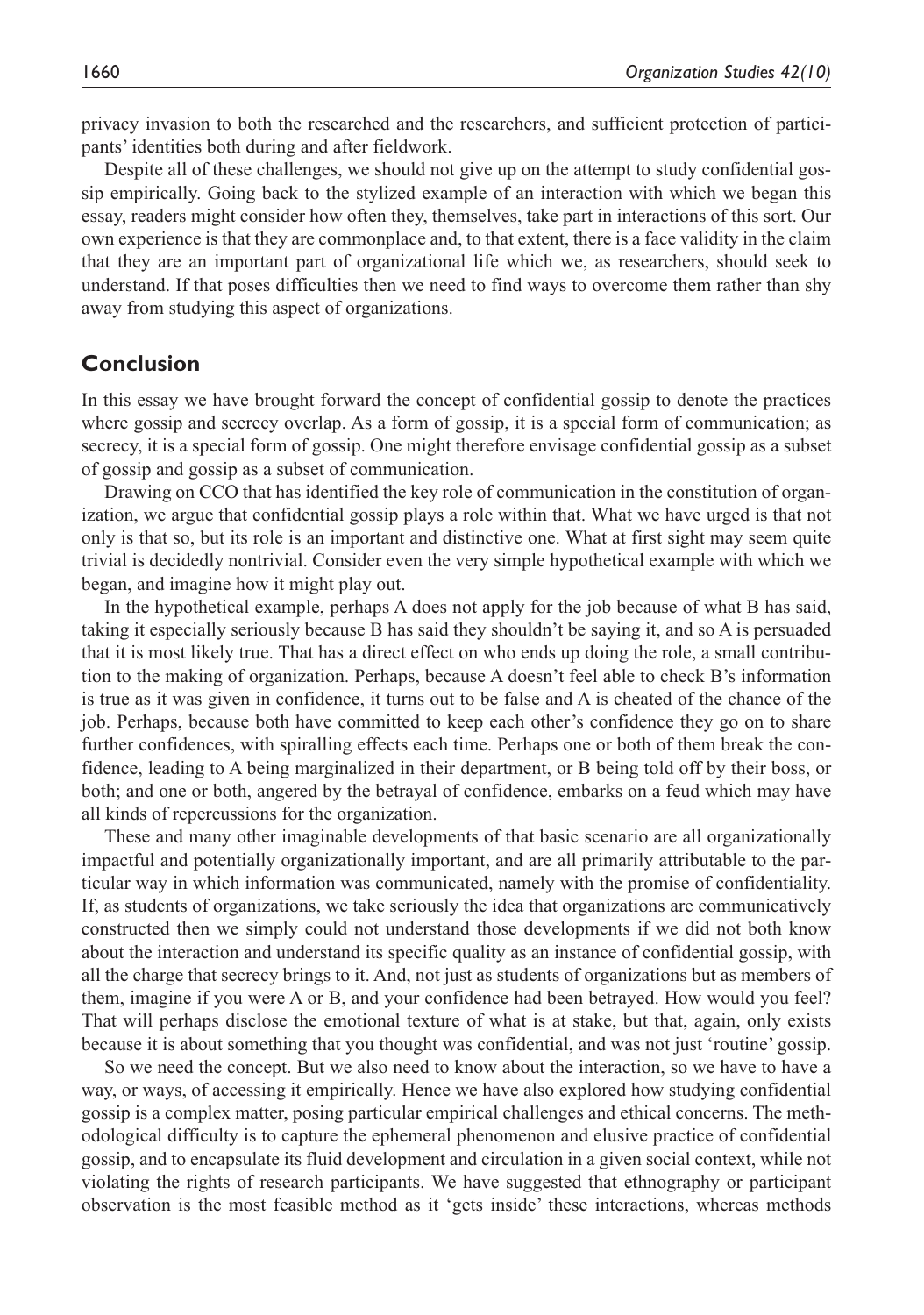relying on retrospective accounts (e.g. interviews) or diary-keeping may fail, precisely because of the ephemeral nature of the phenomenon. Yet participant observation involves the greater ethical challenge, since it entails reporting on things said in confidence. One aspect of confidential gossip, and a possible method of studying it which we have not touched on, is how it may occur not in face-to-face conversation but be technologically mediated (e.g. WhatsApp groups) and this could be the focus of future work.

In pointing to its often ephemeral nature, and despite highlighting the ethical issues in studying it, we should nevertheless stress that confidential gossip is not necessarily or even often about uncovering 'juicy facts' or the hidden darkness of organization. It does not need to be scandalous or thrilling *in order to be* important for organization and understanding organization, though it may sometimes be so. Confidential gossip is an ordinary part, yet an extraordinary reflection, of our everyday life. As Crewe (2015) notes in her ethnography of parliamentarians at work, 'this [book] has theatre, conflict and secrets at its heart. The secrets are neither scandalous nor even shocking – they are everyday revelations about how our parliament really works, seen through the eyes of its main protagonists' (Crewe, 2015, p. 9).

Researching confidential gossip is therefore a way to notice the 'unnoticed source(s) of beauty' (Parker, 2017, p. 1002) that many if not all of us see and experience in our everyday organizational life.

#### **Funding**

The author(s) received no financial support for the research, authorship, and/or publication of this article.

#### **ORCID iD**

Ziyun Fan **D** <https://orcid.org/0000-0003-1480-8361>

#### **References**

- Anand, V., & Rosen, C. C. (2008). The ethics of organizational secrets. *Journal of Management Inquiry*, *17*, 97–101.
- Ashcraft, K. L., Kuhn, T. R., & Cooren, F. (2009). Constitutional amendments: "Materializing" organizational communication. *Academy of Management Annals*, *3*, 1–64.
- Baumeister, R. F., Zhang, L., & Vohs, K. D. (2004). Gossip as cultural learning. *Review of General Psychology*, *8*, 111–121.
- Bellman, B. L. (1984). *The language of secrecy: Symbols and metaphors in Poro ritual*. New Brunswick, NJ: Rutgers University Press.
- Bergmann, J. R. (1993). *Discreet indiscretions: The social organization of gossip*, translated by Bednarz, J. J. New York: Aldine de Gruyter.
- Besnier, N. (1989). Literacy and feelings: The encoding of affect in Nukulaelae letters. *Text Interdisciplinary Journal for the Study of Discourse*, *9*, 69–92.
- Blagoev, B., Costas, J., & Kärreman, D. (2019). 'We are all herd animals': Community and organizationality in coworking spaces. *Organization*, *26*, 894–916.
- Bok, S. (1982) *Secrets: On the ethics of concealment and revelation*. New York: Pantheon Books.
- Calvey, D. (2008). The art and politics of covert research: Doing 'situated ethics' in the field. *Sociology*, *42*, 905–918.
- Christensen, L. T., Morsing, M., & Thyssen, O. (2017). License to critique: A communication perspective on sustainability standards. *Business Ethics Quarterly*, *27*, 239–262.
- Cole, J. M., & Scrivener, H. (2013). Short-term effects of gossip behavior on self-esteem. *Current Psychology*, *32*, 252–260.
- Colson, E. (1953). *The Makah Indians: A study of an Indian tribe in modern American society*. Minneapolis, MN: University of Minnesota Press.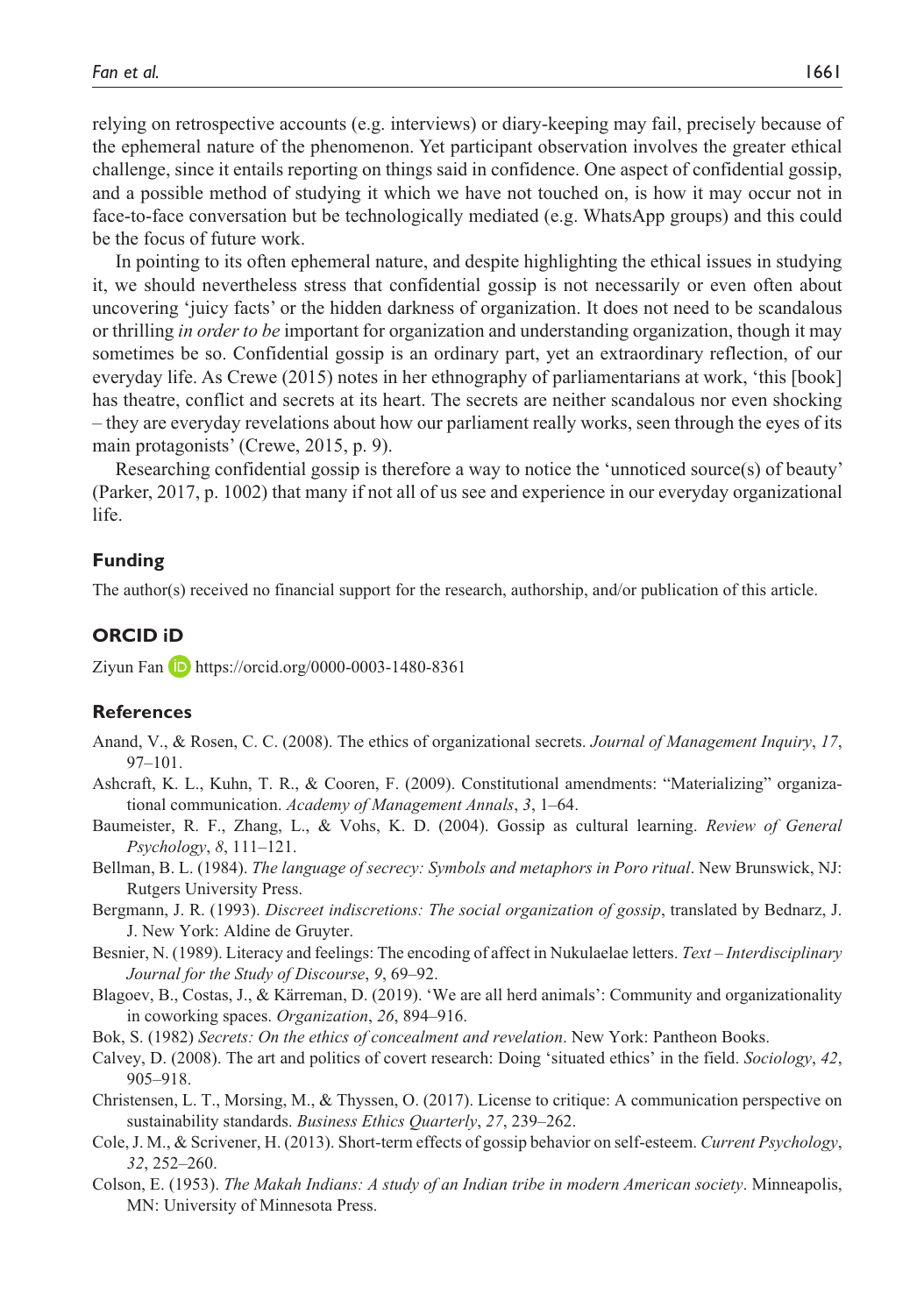- Costas, J., & Grey, C. (2014). Bringing secrecy into the open: Towards a theorization of the social processes of organizational secrecy. *Organization Studies*, *35*, 1423–1447.
- Costas, J., & Grey, C. (2016). *Secrecy at work: The hidden architecture of organizational life*. Stanford, CA: Stanford University Press.
- Crewe, E. (2015). *The House of Commons: An anthropology of MPs at work*. London: Bloomsbury.
- Crothers, L. M., Lipinski, J., & Minutolo, M. C. (2009). Cliques, rumors, and gossip by the water cooler: Female bullying in the workplace. *Psychologist-Manager Journal*, *12*, 97–110.
- Dalton, M. (1959). *Men who manage: Fusions of feeling and theory in administration*. New York: John Wiley & Sons.
- Diefenbach, T., & Sillince, J. A. (2011). Formal and informal hierarchy in different types of organization. *Organization Studies*, *32*, 1515–1537.
- Dobusch, L., & Schoeneborn, D. (2015). Fluidity, identity, and organizationality: The communicative constitution of Anonymous. *Journal of Management Studies*, *52*, 1005–1035.
- Dunbar, R. I., Duncan, N. D., & Marriott, A. (1997). Human conversational behavior. *Human Nature*, *8*, 231–246.
- Eisenberg, E. M. (1984). Ambiguity as strategy in organizational communication. *Communication Monographs*, *51*, 227–242.
- Emler, N. (1994). Gossip, reputation, and social adaptation. In R. F. Goodman & A. Ben-Ze'ev (Eds.), *Good gossip* (pp. 117–138). Lawrence, KS: University Press of Kansas.
- Feldman, S. P. (1988). Secrecy, information and politics: An essay in organizational decision-making. *Human Relations*, *41*, 73–90.
- Filstead, W. J. (Ed.) (1970) *Qualitative methodology: Firsthand involvement with the social world*. Chicago, IL: Markham.
- Foster, E. K. (2004). Research on gossip: Taxonomy, methods, and future directions. *Review of General Psychology*, *8*, 78–99.
- Gabriel, Y. (1995). The unmanaged organization: Stories, fantasies and subjectivity. *Organization Studies*, *16*, 477–501.
- Goffman, E. (1959). *The presentation of self in everyday life*. Garden City, NY: Anchor Books.
- Grosser, T. J., Lopez-Kidwell, V., & Labianca, G. (2010). A social network analysis of positive and negative gossip in organizational life. *Group & Organization Management*, *35*, 177–212.
- Guendouzi, J. (2001). 'You'll think we're always bitching': The functions of cooperativity and competition in women's gossip. *Discourse Studies*, *3*, 29–51.
- Hafen, S. (2004). Organizational gossip: A revolving door of regulation and resistance. *Southern Journal of Communication*, *69*, 223–240.
- Hallett, T., Harger, B., & Eder, D. (2009). Gossip at work: Unsanctioned evaluative talk in formal school meetings. *Journal of Contemporary Ethnography*, *38*, 584–618.
- Hannerz, U. (1967). Gossip, networks and culture in a black American ghetto. *Ethnos*, *32*, 35–60.
- Hardon, A., & Posel, D. (2012). Secrecy as embodied practice: Beyond the confessional imperative. *Culture, Health & Sexuality*, *14*, S1–S13.
- Harrington, C. L., & Bielby, D. D. (1995). Where did you hear that? Technology and the social organization of gossip. *Sociological Quarterly*, *36*, 607–628.
- Haviland, J. B. (1977). Gossip as competition in Zinacantan. *Journal of Communication*, *27*, 186–191.
- Horn, E. (2011). Logics of political secrecy. *Theory, Culture & Society*, *28*, 103–122.
- Jones, C. (2008). Editor's introduction [to a special essay section on secrecy]. *Journal of Management Inquiry*, 17, 95–96.
- Kniffin, K. M., & Wilson, D. S. (2005). Utilities of gossip across organizational levels. *Human Nature*, *16*, 278–292.
- Kurland, N. B., & Pelled, L. H. (2000). Passing the word: Toward a model of gossip and power in the workplace. *Academy of Management Review*, *25*, 428–438.
- Luhrmann, T. M. (1989). The magic of secrecy. *Ethos*, *17*, 131–165.
- Meyer Spacks, P. (1985). *Gossip*. New York: Alfred A. Knopf.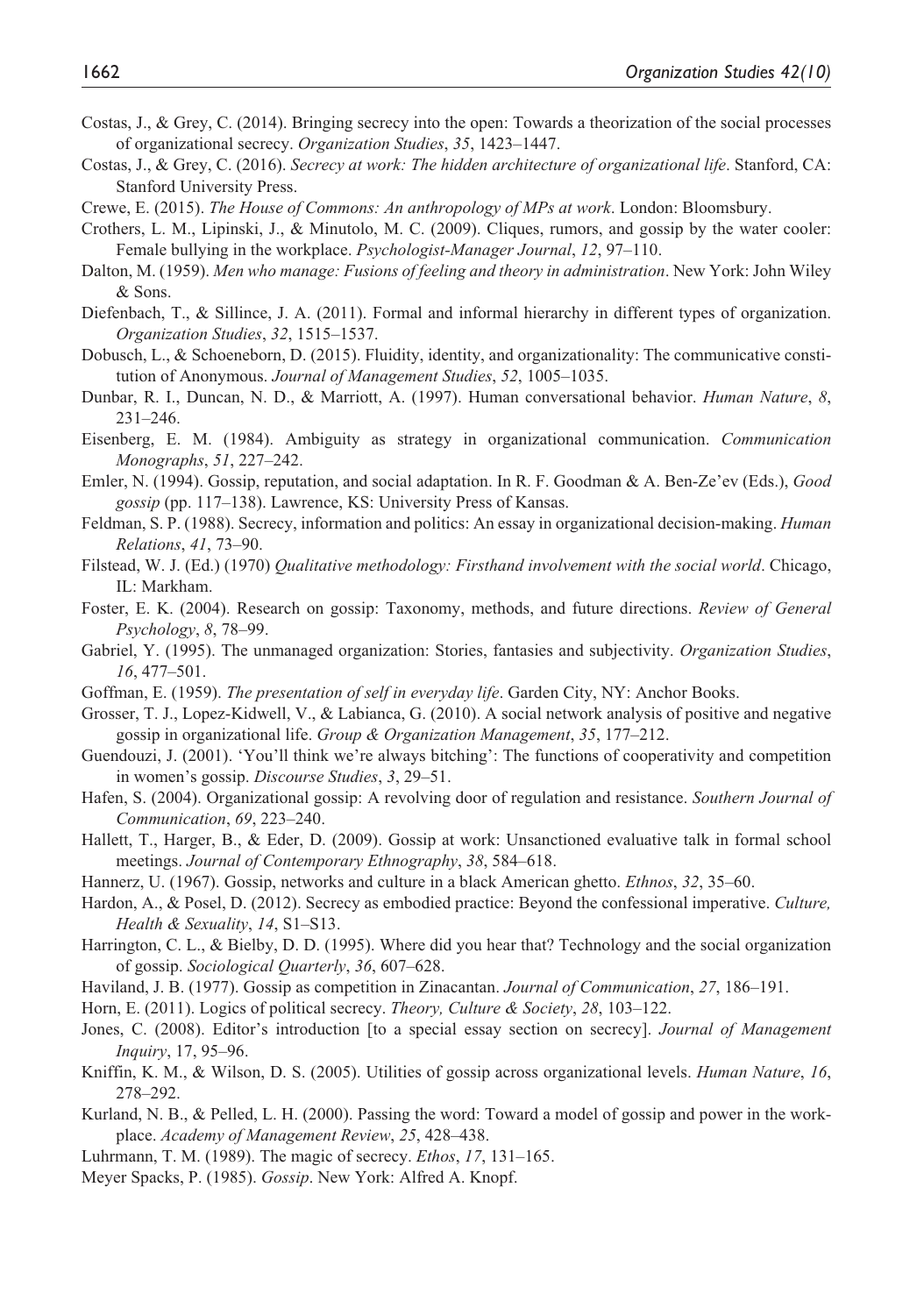- Michelson, G., van Iterson, A., & Waddington, K. (2010). Gossip in organizations: Contexts, consequences, and controversies. *Group & Organization Management*, *35*, 371–390.
- Mills, C. (2010). Experiencing gossip: The foundations for a theory of embedded organizational gossip. *Group & Organization Management*, *35*, 213–240.
- Noon, M., & Delbridge, R. (1993). News from behind my hand: Gossip in organizations. *Organization Studies*, *14*, 23–36.
- Paine, R. (1967). What is gossip about? An alternative hypothesis. *Man*, *2*, 278–285.
- Parker, M. (2000). *Organizational culture and identity*. London: SAGE Publications.
- Parker, M. (2016). Secret societies: Intimations of organization. *Organization Studies*, *37*, 99–113.
- Parker, M. (2017). Tower cranes and organization studies. *Organization Studies*, *38*, 989–1004.
- Rosnow, R. L. (1977). Gossip and marketplace psychology. *Journal of Communication*, *27*, 158–163.
- Rosnow, R. L., & Foster, E. K. (2005). Rumor and gossip research. *Psychological Science Agenda*, *19*, 1–4.
- Roulet, T. J., Gill, M. J., Stenger, S., & Gill, D. J. (2017). Reconsidering the value of covert research: The role of ambiguous consent in participant observation. *Organizational Research Methods*, *20*, 487–517.
- Roy, D. F. (1959). "Banana Time": Job satisfaction and informal interaction. *Human Organization*, *18*, 158– 168.
- Schein, E. H. (1985/2010). *Organizational culture and leadership* (4th edition). San Francisco, CA: Jossey-**Bass**
- Schoeneborn, D., Kuhn, T. R., & Kärreman, D. (2019). The communicative constitution of organization, organizing, and organizationality. *Organization Studies*, *40*, 475–496.
- Scott, C. R. (2015). Bringing hidden organizations out of the shadows: Introduction to the special issue. *Management Communication Quarterly*, *29*, 503–511.
- Simmel, G. (1906/1950). *The sociology of Georg Simmel*, translated and edited by Wolff, K. H. New York: Free Press.
- Stewart, P. J., & Strathern, A. (2004). *Witchcraft, sorcery, rumors and gossip*. Cambridge, UK: Cambridge University Press.
- Suls, J. M. (1977). Gossip as social comparison. *Journal of Communication*, *27*, 164–168.
- Taylor, J. R., & Van Every, E. J. (2000). *The emergent organization: Communication as its site and surface*. Mahwah, NJ: Lawrence Erlbaum Associates.
- Thornborrow, J., & Morris, D. (2004). Gossip as strategy: The management of talk about others on reality TV show 'Big Brother'. *Journal of Sociolinguistics*, *8*, 246–271.
- van Iterson, A., Waddington, K., & Michelson, G. (2011). Breaking the silence: The role of gossip in organizational culture. In N. M. Ashkanasy, C. P. M. Wilderom, & M. F. Peterson (Eds.), *Handbook of organizational culture and climate* (2nd edition, pp. 375–392). Thousand Oaks, CA: SAGE Publications.
- Van Maanen, J. (2011). Ethnography as work: Some rules of engagement. *Journal of Management Studies*, *48*, 218–234.
- Waddington, K. (2005). Using diaries to explore the characteristics of work-related gossip: Methodological considerations from exploratory multimethod research. *Journal of Occupational and Organizational Psychology*, *78*, 221–236.
- Waddington, K. (2016). Rethinking gossip and scandal in healthcare organizations. *Journal of Health Organization and Management*, *30*, 810–817.
- Wert, S. R., & Salovey, P. (2004). A social comparison account of gossip. *Review of General Psychology*, *8*, 122–137.
- Winkler, P., Etter, M., & Castello, I. (2020). Vicious and virtuous circles of aspirational talk: From selfpersuasive to agonistic CSR rhetoric. *Business and Society*, *59*, 98–128.

#### **Author biographies**

Ziyun Fan is a lecturer in Organization Studies at Northumbria University, Newcastle. She holds a PhD in organization studies from Royal Holloway, University of London. Her work primarily focuses on critical management studies, organizational communication, gossip and secrecy.